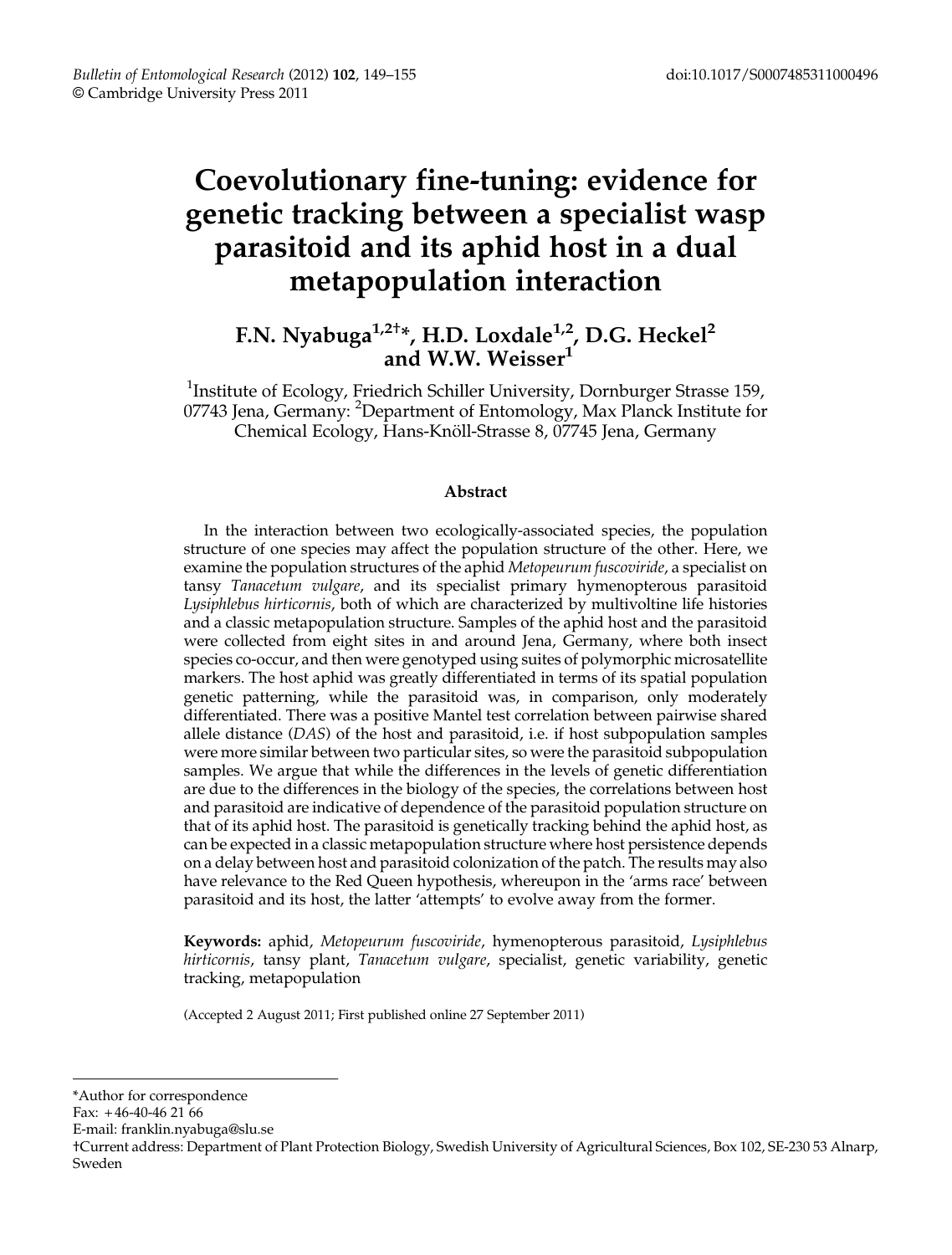## Introduction

The geographic structure of interacting species is a major component of evolving interactions and coevolutionary processes (Thompson, [1994\)](#page-6-0). Evolutionary processes of differential selection, mating structure and gene flow in subdivided populations all contribute in creating genetic variance among geographic mosaics of populations. Consequently, understanding the geographic structure of species helps to elucidate species interactions and levels of adaptation that may not be identical over entire species ranges (e.g. Kraaijeveld & van der Wel, [1994;](#page-6-0) Kraaijeveld & Van Alphen, [1995\)](#page-6-0).

The population genetics of insects may be influenced by interactions among species, and one of the strongest interactions is between hosts and their parasitoids. Thus, Kankare et al. [\(2005](#page-6-0)) noted that comparing such interacting species inhabiting the same landscape was a powerful approach to studying spatial population structures. This is because, in these cases, possible differences are due to biological properties of the species rather than to particular features of the environment. A few studies have to date compared the spatial genetic structures of closely interacting species, especially between a host and its parasitoid (but see Althoff & Thompson, [1999](#page-5-0); Johannesen & Seitz, [2003;](#page-5-0) Anton et al., [2007](#page-5-0)), although only the latter two studies within a metapopulation context.

For example, Anton et al. ([2007\)](#page-5-0) found higher overall genetic differentiation in the specialist univoltine parasitoid Neotypus melanocephalus Gmelin (Hymenoptera: Ichneumonidae), compared with its univoltine host, the Dusky large blue butterfly, Maculinea nausithous (Bergsträsser) (Lepidoptera: Lycaenidae). Mantel test correlations of pairwise genetic distances between butterfly populations were, however, not correlated with the genetic distances of corresponding pairs of parasitoid populations. The authors concluded that the observed differences are apparently due to the differences in breeding system, i.e. diploid host vs a haplodiploid parasitoid. Similarly, Johannesen & Seitz [\(2003](#page-5-0)) simultaneously examined the population genetic structures of the univoltine gall forming fly, Urophora cardui (L.) (Diptera: Tephritidae), and its primary univoltine oligophagous parasitoid, Eurytoma robusta Mayr (Hymenoptera: Eurytomidae). While they found higher genetic structuring in populations of E. robusta than in the host populations and positive significant  $F_{ST}$  correlations between population pairs of the two insect species, they used standard regression measures which potentially inflate the degrees of freedom. While the metapopulation structure of the host will influence the population genetics of the parasitoid (Nyabuga et al., [2010](#page-6-0)), it remains unclear if the close interaction between host and parasitoid also leads to similar patterns of genetic differentiation between particular subpopulations.

To investigate this possibility, we used the same insect host-parasitoid system as previously used by Nyabuga et al. [\(2010](#page-6-0), [2011](#page-6-0)), namely the specialist wasp parasitoid Lysiphlebus hirticornis Mackauer (Hymenoptera: Braconidae: Aphidiinae) attacking the holocyclic aphid, Metopeurum fuscoviride Stroyan (Hemiptera: Aphididae), which feeds exclusively on tansy, Tanacetum vulgare L. (Family Asteraceae = Compositae) (see Massonnet, [2002](#page-6-0); Loxdale et al., [2010](#page-6-0), in press).

The L. hirticornis-M. fuscoviride system has a classic metapopulation structure (Weisser, [2000;](#page-6-0) Zheng et al., [2009\)](#page-6-0). In a field study, Weisser ([2000\)](#page-6-0) and Nyabuga et al. ([2011\)](#page-6-0) reported frequent extinction events for M. fuscoviride and, as a direct consequence, extinction too of the parasitoid L. hirticornis at the level of tansy plants (genets and ramets). At the local (site) spatial scale, Weisser [\(2000](#page-6-0)) and Nyabuga et al. [\(2010](#page-6-0)) found that many tansy plants were not colonized by the aphid and many tansy genets hosting the aphid were not colonized by the parasitoid. In further support of the view that M. fuscoviride has a metapopulation structure, Massonnet [\(2002](#page-6-0)), using six microsatellite markers to study seven subpopulations (five from the Alsace region of France and two from Germany), reported high population differentiation: pairwise  $F_{ST}$  values ranged from 0.029 to 0.416 (mean = 0.222) and, of the 21 pairwise  $F_{ST}$  comparisons, 18 were significant  $(P<0.05)$ , a finding recently supported by Loxdale *et al.* [\(in](#page-6-0) [press\)](#page-6-0) who report such high (or higher) values for M. fuscoviride, even at a small spatial scale in and around Jena  $(<80 \text{ km}^2)$  using essentially the same suite of micro-satellites. Similarly, Nyabuga et al. ([2010](#page-6-0)), using 11 microsatellite markers on 11 subpopulations of L. hirticornis collected at a small spatial scale (the furthest sites being around 15 km apart) from M. fuscoviride colonies on tansy, also in and around Jena, found significant pairwise genetic differentiation between all subpopulations, with  $F_{ST}$  values ranging from  $0.065$  to  $0.236$  (mean =  $0.148$ ). This finding strongly supports the view that the parasitoid has a local metapopulation structure like its host aphid and presumably is dependent to a greater extent on that of its host.

Both species also show various degrees of inbreeding and philopatry (Nyabuga et al., [2010](#page-6-0), 2011; Loxdale et al., in press). The aphid M. fuscoviride and its parasitoid L. hirticornis have short and overlapping multivoltine lifecycles. The aphid produces overwintering eggs on tansy that hatch in spring and give rise to the fundatrix morph, i.e. first asexual stem mother (Massonnet, [2002](#page-6-0)). Thereafter, these fundatrix morphs give birth asexually by apomictic (=mitotic) parthenogenetic reproduction to asexual female offspring that develop to adulthood and start producing their own young in around ten days. As the growing season continues and the tansy plants begin to senesce towards autumn, wingless sexual females and wingless males are produced that mate and lay overwintering eggs, probably mostly on the same plant or nearby. Due to this type of reproduction, positive inbreeding coefficients  $(F_{IS})$  in spatial units and high genetic diversity at the start of the annual season (in spring) that reduces to their lowest in autumn are reported (Massonnet, [2002](#page-6-0); Loxdale et al., [in press](#page-6-0)).

In contrast, the parasitoid L. hirticornis has a haplodiploid system whereby unfertilized eggs give rise to winged male offspring, while the mated and fertilized females produce winged females. It attacks aggregated aphids (colonies) and will oviposit eggs in the same aphid colony until virtually all available hosts are parasitized or it becomes egg limited (Mackauer & Völkl, [2002\)](#page-6-0). This sort of behaviour is thought to encourage inbreeding as inferred from microsatellite results (Nyabuga et al., [2010,](#page-6-0) [2011\)](#page-6-0) and behavioral experiments (Nyabuga et al., [in press\)](#page-6-0). Under field conditions, egg oviposition to adult emergence takes <16 days. Parasitized adult aphids continue to produce young for some time until 'total castration' occurs (Polaszek, [1986\)](#page-6-0).

In the present study, we hypothesize that the genetic differentiation of the aphid M. fuscoviride population structuring has a direct and congruent effect on its specialist parasitoid L. hirticornis population structure. Specifically we ask: (i) How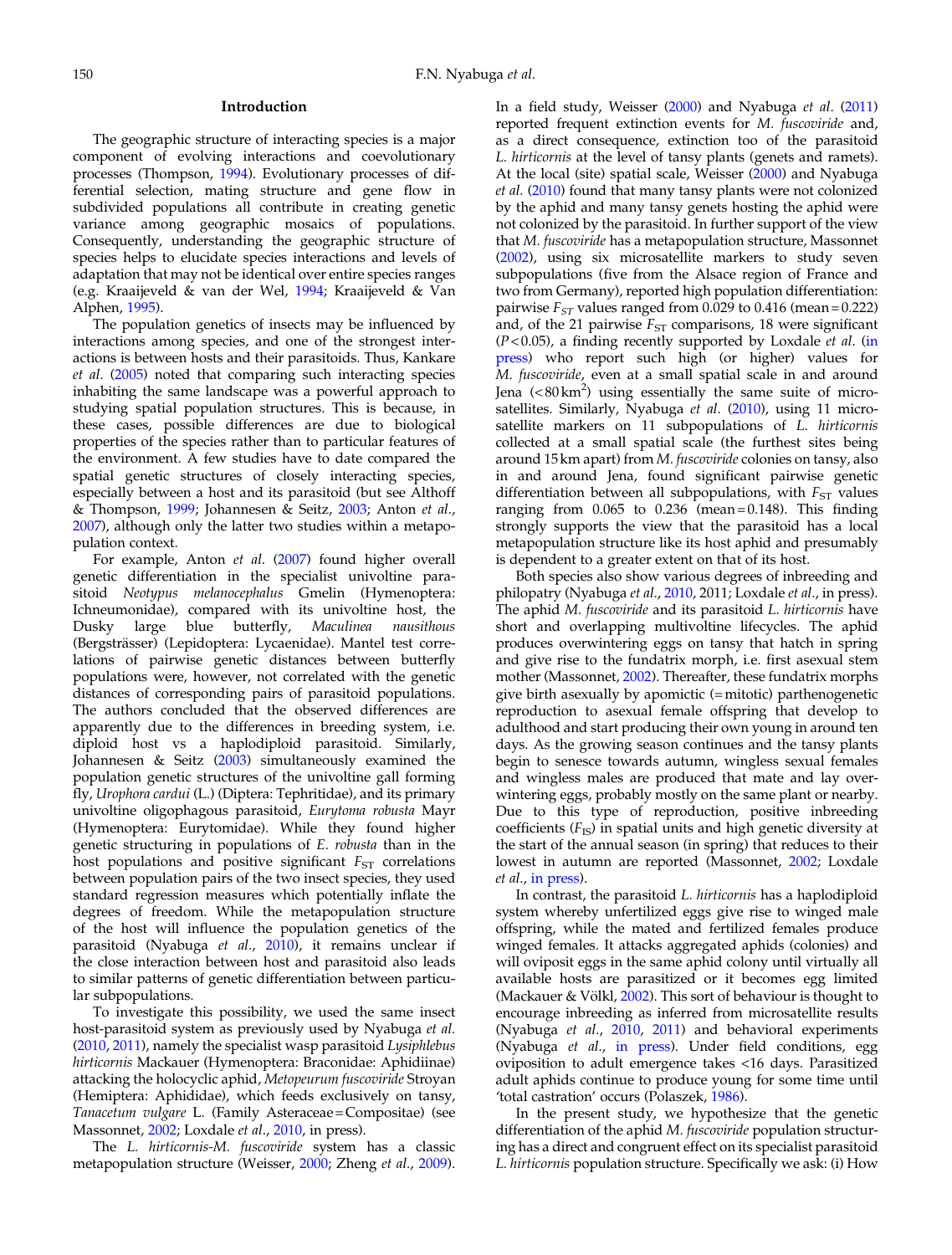<span id="page-2-0"></span>

Fig. 1. Subpopulation differentiation, pairwise  $F_{ST}$ , in Metopeurum fuscoviride was positively and linearly correlated to subpopulation differentiation in the parasitoid Lysiphlebus hirticornis  $(R=0.524,$  $P = 0.004$ .

does the level of population genetic differentiation in the parasitoid compare to that of its aphid host? and (ii), Is there a relationship between the level of parasitoid population genetic differentiation and that of its aphid host?

### Material and methods

#### Field sites

The population genetics of M. fuscoviride and its parasitoid L. hirticornis were studied between early June and late October, 2007 from 11 sites in and around Jena, Germany (50°54′N, 11° 35′E; see fig. 1 and appendix 1 in Nyabuga et al., [2010](#page-6-0) for site details), all of which comprised waste grounds, especially land adjoining the railway track along the river Saale valley. Aphid and parasitoid samples in the form of aphid 'mummies' (developing parasitoid larvae/pupae within the aphid cuticle) were collected. Due to constraints in the number of individuals genotyped of either the aphid or parasitoid, eight sites were compared. We refer to all individuals from one site as a 'subpopulation', i.e. samples from eight host and eight parasitoid subpopulations were sampled.

## Field surveys and subpopulation sampling

Tansy genets were visited and inspected at all sites for M. fuscoviride approximately every ten days throughout the growing season. If colonized by aphids, the genet was hand labelled and its phenology (shooting, flowering, senescing, etc.) noted; the numbers of ramets per genet were counted along with the number of ramets colonized by the aphid. Each aphid colony was estimated for size and further inspected for aphid mummies. The L. hirticornis aphid mummies' dark brownish coloration easily distinguished them from other parasitoid species attacking M. fuscoviride, in particular Aphidius tanacetarius Mackauer and Ephedrus Haliday spp. (Hymenoptera: Braconidae: Aphidiinae). During subsequent visits, the fate of marked genets with aphid colonies was followed and any new genet colonization marked and recorded. The study continued for the entire growing season, until the shoots senesced and the aphid colonies collapsed (for

detailed description of sampling method and results, see Nyabuga et al., [2010](#page-6-0), [2011\)](#page-6-0).

## Sample collection and analysis by microsatellites

## Aphids

Collected aphids were placed into 100% ethanol in 1.5ml Eppendorf tubes and stored refrigerated (*\**4°C) until DNA extraction. Purified DNA was stored deep frozen at –20°C, as was that of parasitoids (see below). To maximize genetic heterogeneity, usually only 1–5 aphids were tested per tansy ramet. Aphids were visually checked during sorting (also in 100% ethanol), and those obviously parasitized by braconid wasps or contaminated with entomopathogenic fungi were discarded. DNA was extracted from individual M. fuscoviride aphids using the 'salting out' procedure of Sunnucks & Hales [\(1996](#page-6-0)). Microsatellite banding profiles were obtained using the five primers (Mf-1 to -5) and protocols essentially as detailed by Massonnet et al. ([2002\)](#page-6-0) (see also Loxdale et al., [in press\)](#page-6-0). Briefly, 10-μl reaction mixture volumes had a final  $Mg^{2+}$ concentration of 1.5mM, and PCR reactions were performed using Eppendorf thermocyclers (Mastercycler®). PCR products were detected on a Licor 4300 sequencer using 0.25mm thick, 6.5% polyacrylamide gels and IRD700 and IRD800 fluorescently labelled forward primers. 50–350 bp IRD700 and IRD800 fluorescently-labelled size markers were used to determine product size.

## Parasitoids

For each site, between five and a maximum of ten L. hirticornis aphid mummies were sampled from tansy plants. Sampling was also done between early June and late October, 2007. The aphid mummies were collected in 1.5ml Eppendorf tubes for transport to the laboratory where the winged adult parasitoids were left to emerge and their sex determined under a stereo binocular microscope. Males and females from a single genet were stored separately in Eppendorfs in 100% ethanol at 4°C prior to DNA extraction. For genetic analyses, only female parasitoids were used. As with the aphids, DNA was extracted using the 'salting-out' method. Eleven microsatellite loci, namely Lhirt01, Lhirt02, Lhirt03, Lhirt04, Lhirt06, Lhirt08, Lhirt10, Lhirt15, Lhirt23, Lysi08 and Lysi6b12, were used. These loci, along with the PCR, sequencing and scoring procedures used are detailed in Nyabuga et al. ([2009\)](#page-6-0).

## Statistical analysis

Both M. fuscoviride and L. hirticornis were analysed as eight subpopulations according to the site of collection. The number of alleles, inbreeding coefficient  $(F_{\text{IS}})$ , global and pairwise  $F_{\text{ST}}$ according to Weir & Cockerham [\(1984](#page-6-0)) were calculated in FSTAT version 2.9.3.2 (Goudet, [2002\)](#page-5-0). Observed and expected heterozygosity were calculated in ARLEQUIN version 3.1 (Excoffier et al., [2005](#page-5-0)). Shared allele distance (DAS) for subpopulations was calculated using POPULATIONS version 1.2.32 (Langella, [1999](#page-6-0)). Mantel correlation tests for pairwise  $F<sub>ST</sub>$  and DAS for the two insect species were performed using isolation by distance web service, IBDWS version 3.15 (Jensen *et al., [2005](#page-5-0)*). The measure of population differentiation  $F_{ST}/$  $(1-F<sub>ST</sub>)$  developed by Rousset ([1997\)](#page-6-0) was used to test for isolation by distance (IBD), also using the IBDWS program. Independent sample Student's t-tests to test for statistical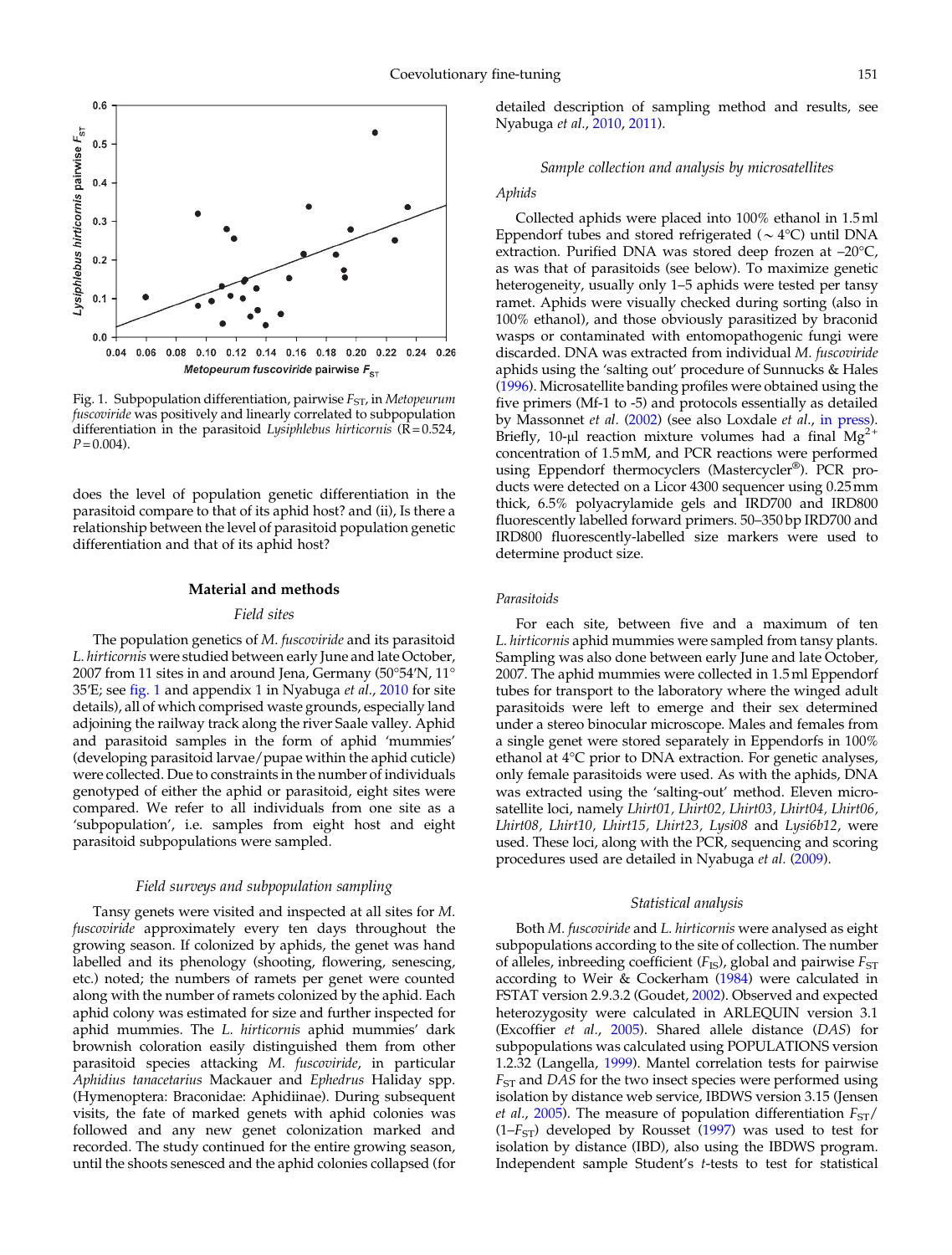<span id="page-3-0"></span>Table 1. Localities investigated for Metopeurum fuscoviride and Lysiphlebus hirticornis; N aphids/parasitoids = number of individuals used in analysis; A, total number of alleles over all loci;  $F_{IS}$ , inbreeding coefficient;  $H_O$ , observed heterozygosity; and  $H_E$ , expected heterozygosity.

| Locality           | Metopeurum fuscoviride |    |              |             |             |    | Lusiphlebus hirticornis |             |             |  |
|--------------------|------------------------|----|--------------|-------------|-------------|----|-------------------------|-------------|-------------|--|
|                    | N aphids/parasitoids   | А  | $F_{\rm IS}$ | $H_{\rm O}$ | $H_{\rm E}$ | А  | $F_{\rm IS}$            | $H_{\rm O}$ | $H_{\rm E}$ |  |
| Jena Nord-1        | 93                     | 18 | 0.506        | 0.153       | 0.308       | 55 | 0.401                   | 0.309       | 0.514       |  |
| Burgau-2           | 61                     | 17 | 0.693        | 0.134       | 0.435       | 51 | 0.420                   | 0.288       | 0.494       |  |
| Göschitz-Bhf       | 66                     | 13 | 0.766        | 0.027       | 0.116       | 53 | 0.363                   | 0.336       | 0.526       |  |
| Saalbahnhof        | 25                     | 16 | 0.351        | 0.376       | 0.576       | 40 | 0.285                   | 0.313       | 0.435       |  |
| Fritz-winkler-Str. | 42                     | 13 | 0.296        | 0.229       | 0.323       | 46 | 0.452                   | 0.286       | 0.519       |  |
| Porstendorf-Bhf    | 34                     | 21 | 0.310        | 0.271       | 0.390       | 39 | 0.384                   | 0.262       | 0.423       |  |
| Jena West-Bhf      | 27                     | 14 | 0.447        | 0.267       | 0.478       | 48 | 0.360                   | 0.306       | 0.476       |  |
| Zwätzen            | 28                     | 13 | 0.672        | 0.107       | 0.258       | 32 | 0.392                   | 0.276       | 0.450       |  |

Table 2. Pairwise  $F_{ST}$  values of each site comparison according to Weir & Cockerham (1984). Under the diagonal, aphid samples; above diagonal, parasitoid samples.

|                    | lena<br>Nord-1 | Burgau-2 | Zwätzen | Göschwitz-Bhf | lena<br>West-Bhf | Saalbahnhof | Fritz-winkler-Str. | Porstendorf-Bhf |
|--------------------|----------------|----------|---------|---------------|------------------|-------------|--------------------|-----------------|
| Jena Nord-1        |                | 0.1269   | 0.1534  | 0.1316        | 0.1077           | 0.1721      | 0.1142             | 0.1139          |
| Burgau-2           | 0.1039         |          | 0.1692  | 0.1214        | 0.0994           | 0.1908      | 0.1960             | 0.1297          |
| Zwätzen            | 0.0681         | 0.2110   |         | 0.1291        | 0.1222           | 0.2391      | 0.1450             | 0.1606          |
| Göschwitz-Bhf      | 0.0569         | 0.2593   | 0.1394  |               | 0.1177           | 0.2161      | 0.1369             | 0.0981          |
| Jena West-Bhf      | 0.0982         | 0.0849   | 0.1199  | 0.3032        |                  | 0.1969      | 0.1398             | 0.0656          |
| Saalbahnhof        | 0.3414         | 0.2198   | 0.3242  | 0.5326        | 0.1782           |             | 0.2013             | 0.2303          |
| Fritz-winkler-Str. | 0.0389         | 0.1595   | 0.0620  | 0.1301        | 0.0785           | 0.2826      |                    | 0.1310          |
| Porstendorf-Bhf    | 0.1355         | 0.1529   | 0.1604  | 0.3230        | 0.1134           | 0.2552      | 0.1523             |                 |

differences and standard regressions in parameters describing populations in each of the sites for M. fuscoviride and L. hirticornis were performed in SPSS version 16 (SPSS Inc., [2007](#page-6-0)).

Statistical analysis was performed on a data set standardized for equal number of aphids and parasitoids at a site. At each of the eight sites, the number of sequenced aphids and parasitoids, respectively, was as follows: Burgau- $2 = 61$ , 136; Fritz-Winkler-Straße = 57, 42; Göschwitz-Bhf = 113, 66; Jena Nord-1 = 93, 93; Jena West-Bhf = 27, 79; Porstendorf-Bhf = 116, 34; Saalbahnhof = 31, 25 and Zwätzen = 28, 30. We used the lower sample number for either aphids or parasitoids sequenced, i.e. Burgau-2=61; Fritz-Winkler-Straße=42; Göschwitz-Bhf = 66; Jena Nord-1 = 93; Jena West-Bhf = 27; Porstendorf-Bhf = 34; Saalbahnhof = 25 and Zwätzen = 28. A uniform number for both aphids and parasitoids was obtained by random sampling from all sequenced samples in R (R Development Core Team, [2008](#page-6-0); table 1).

## Results

#### Alleles

The total number of alleles per site in aphids ranged from 13 at Göschwitz-Bhf, Fritz-Winkler-Straße and Zwätzen to 21 at Porstendorf, and for parasitoids from 32 at Zwätzen to 55 at Jena Nord-1 (table 1). The total number of alleles in the M. fuscoviride subpopulations were not correlated with the total number of alleles in the parasitoid subpopulations  $(r=0.022, F_{1,7}=0.003, P=0.959)$ . Alleles per locus averaged  $4.176 \pm 0.26$  (SE) in parasitoids and  $3.175 \pm 0.19$  (SE) in aphids.

## $F_{\rm IS}$

Samples for both aphids and parasitoids from all sites showed population structures indicative of inbreeding, i.e. positive  $F_{\text{IS}}$  (table 1). The global M. fuscoviride  $F_{\text{IS}}$  $(0.505 \pm 0.07$  SE) was not statistically different from that of L. hirticornis  $(0.382 \pm 0.02 \text{ SE}, t = 1.818, df = 14, P = 0.091,$  $CI = -0.2684 - 0.0222$ . The relationship between aphid  $F_{IS}$  and parasitoid  $F_{IS}$  was also not significant (r=0.078,  $F_{1,7}$ =0.037,  $P = 0.854$ .

## $F_{ST}$

Global population genetic differentiation  $(F_{ST})$  was  $0.171 \pm 0.0014$ (SE) for aphids and statistically different from that of L. hirticornis  $(0.142 \pm 0.0003 \text{ SE}, t = 20.847, df = 14,$  $P < 0.001$ , CI=-0.032 to -0.026). All pairwise  $F_{ST}$  for both the aphid and parasitoid were statistically different  $(P<0.05)$ ; table 2). Pairwise  $F_{ST}$  Mantel correlations revealed that aphid population sub-structuring was positively correlated with that of the parasitoid sub-structuring  $(r= 0.5240, P= 0.067)$ . In contrast, when a standard regression method was used, a positive significant value was obtained:  $vis$ ,  $r = 0.524$ ,  $F_{1,27} = 9.841$ ,  $P = 0.004$  ([fig. 1](#page-2-0)). Pairwise  $F_{ST}/1-F_{ST}$  Mantel test correlations revealed that aphid population sub-structuring was positively, but marginally, non-significantly correlated with that of the parasitoid ( $r = 0.5088$ ,  $P = 0.061$ ). The DAS between pairs of aphid subpopulations was positively correlated with DAS among parasitoid subpopulations from the same pair of sites (Mantel correlation:  $r = 0.6697$ ,  $P = 0.040$ ; [fig. 2](#page-4-0)).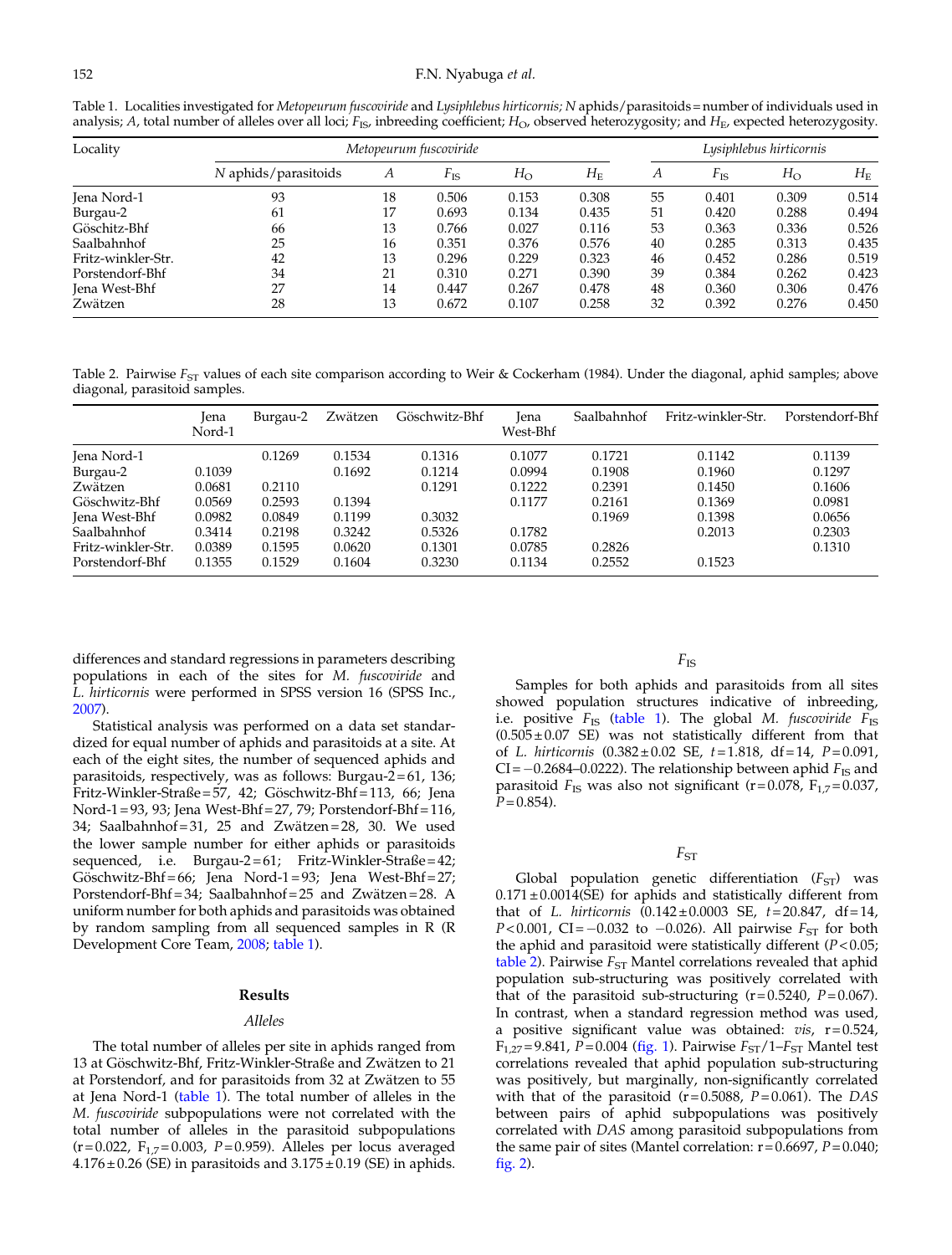<span id="page-4-0"></span>

Fig. 2. An increase in population shared allele distance (DAS) in Metopeurum fuscoviride was congruent with an increase in DAS in the parasitoid, Lysiphlebus hirticornis  $(R = 0.670, P = 0.040)$ .

#### Isolation by distance (IBD)

Mantel tests performed for matrix correlations between genetic distance (Fst/(1–Fst)) and the logarithm ( $log_{10}$ ) of geographic distance showed no IBD relationship for aphids  $(Z = 25.03, r = 0.044,$  one sided  $P = 0.453$  from 1000 randomizations) or parasitoids  $(Z=17.52, r=-0.224,$  one sided  $P=0.748$ from 1000 randomizations).

## Observed heterozygosity  $(H_O)$

The parasitoid showed a significantly higher level of observed heterozygosity  $(H<sub>O</sub>; 0.300 \pm 0.01$  SE) compared with the aphid  $(0.195 \pm 0.04 \text{ SE}, t = 2.621, df = 14, P = 0.020,$  $CI = -0.191$  to  $-0.019$ ). The mean  $H<sub>O</sub>$  at each site is shown in [table 1.](#page-3-0) Levels of  $H<sub>O</sub>$  were not significantly correlated between host and parasitoid (r=0.226,  $F_{1,7}$ =0.323, P=0.148).

## Expected heterozygosity  $(H_F)$

 $H<sub>E</sub>$  levels in L. hirticornis (0.486 $\pm$ 0.018 SE) were higher compared with that of the aphid host, M. fuscoviride  $(0.369 \pm 0.05 \text{ SE}; t = 2.278, df = 14, P = 0.039, CI = -2.228 \text{ to}$  $-0.007$ ). Mean  $H<sub>E</sub>$  values for each site are shown in [table 1](#page-3-0). Level of  $H<sub>E</sub>$  were also not significantly correlated between host and parasitoid (r = -0.561,  $F_{1,7}$  = 2.749, P = 0.148).

## Discussion

Using the qualitative guidelines for genetic differentiation  $(F<sub>ST</sub>)$  of Wright ([1978\)](#page-6-0), our data show an overall 'greater genetic differentiation' in the aphid host M. fuscoviride, which is statistically different from the 'moderate genetic differentiation' in the parasitoid, L. hirticornis. This result may be expected because of the differences in the biology of the insects: M. fuscoviride are resident sap sucking herbivores, i.e. they insert their proboscis into the plant phloem and, if undisturbed, continue to feed and reproduce young asexually. The young in turn will start to feed and reproduce on the same plant (Dixon, [1998\)](#page-5-0). In contrast, the parasitoid has free living adults. After emergence from hosts, individual males and

females parasitoids may fly or walk from plant to plant in search of mates, and suitable hosts in the case of females (Godfray, [1994\)](#page-5-0). Even though L. hirticornis has fully developed wings, it has not been observed to actively fly but only to walk between aphid colonies on the same genet, i.e. between those on different ramets (Weisser, [2000](#page-6-0)). On the other hand, as aforementioned, both sexual forms – males and oviparae of M. fuscoviride – are wingless (Massonnet, [2002](#page-6-0); Loxdale et al., [2010](#page-6-0)), although migrating winged asexual female morphs (alate exules: Dixon, [1998](#page-5-0)) have commonly been observed within colonies early in the season as populations build up (Nyabuga, personal observation), probably a response to overcrowding or other stresses as shown in other aphid species (Dixon, [1998](#page-5-0); Sloggett & Weisser, [2002](#page-6-0)). Given these factors, a higher gene flow and a lowered subpopulation differentiation is expected in the parasitoid compared with the aphid host. Indeed, our results indicate that L. hirticornis has comparatively higher dispersal ability than M. fuscoviride, despite its apparent unwillingness or inability to fly. These factors could also be the reason for the comparative differences between the present results and those of Anton et al. ([2007\)](#page-5-0). They found moderate differentiation in the Dusky blue butterfly host M. nausithous and high differentiation in the parasitoid N. melanocephalus and explained this difference as due to the haplodiploid breeding system of the latter. Predators have often been found to have greater dispersal abilities compared to their hosts (Jones et al., [1996;](#page-6-0) Brodmann et al., [1997;](#page-5-0) Ellner et al., [2001](#page-5-0)).

Since L. hirticornis is a seemingly poor disperser (in terms of active flight at any rate), and some plants within a sites will not be colonized by the parasitoid even when aphids are present (Weisser & Härri, [2005](#page-6-0); Rauch & Weisser, [2007\)](#page-6-0), it is highly probable that only those host aphid colonies in close proximity are liable to be attacked by the specialized parasitoid, whose breeding system is predominantly philopatric (Nyabuga et al., [2010](#page-6-0)). Thus, this will tend to cause local inbreeding of the parasitoid (see below).

Subpopulations of *M. fuscoviride* were found to be more genetically related ( $F_{IS}$ = 0.505) to each other compared with values obtained for similar intraspecific comparisons performed for the parasitoid  $(F_{IS} = 0.382)$ , and this could be partially also explained by the parthenogenetic mode of reproduction in the aphid host. Aphids reproduce young asexual females with their young within them (i.e. 'telescoping of generations': Dixon, [1998](#page-5-0)). This reproductive mode may lead to reduced genetic diversity and favour selection for persistent genes. The parasitoid, on the other hand, will only produce females when mated. But because only a few males are produced in a brood, a single male will mate with several females (local mate competition: Hamilton, [1967\)](#page-5-0), which also enhances reduced genetic diversity (Menken, [1991\)](#page-6-0). Due to parthenogenesis, a lower level of genetic diversity in the aphid compared with the haplodiploid parasitoid, therefore, is expected. We report higher total heterozygosity  $(H_T)$  in L. hirticornis compared with M. fuscoviride. Since allelic richness and genetic diversity are dependent on the number of microsatellite loci (here, five polymorphic loci were used for the aphid compared with 11 for the parasitoid), it is, therefore, not especially meaningful to compare the average number of alleles for genetic diversity directly.

While Mantel test correlations between pairwise  $F_{ST}$ , and  $(F_{ST}/(1-F_{ST}))$  of the host and the parasitoid were marginally non-significant, pairwise DAS for M. fuscoviride were positively and significantly correlated with those of L. hirticornis.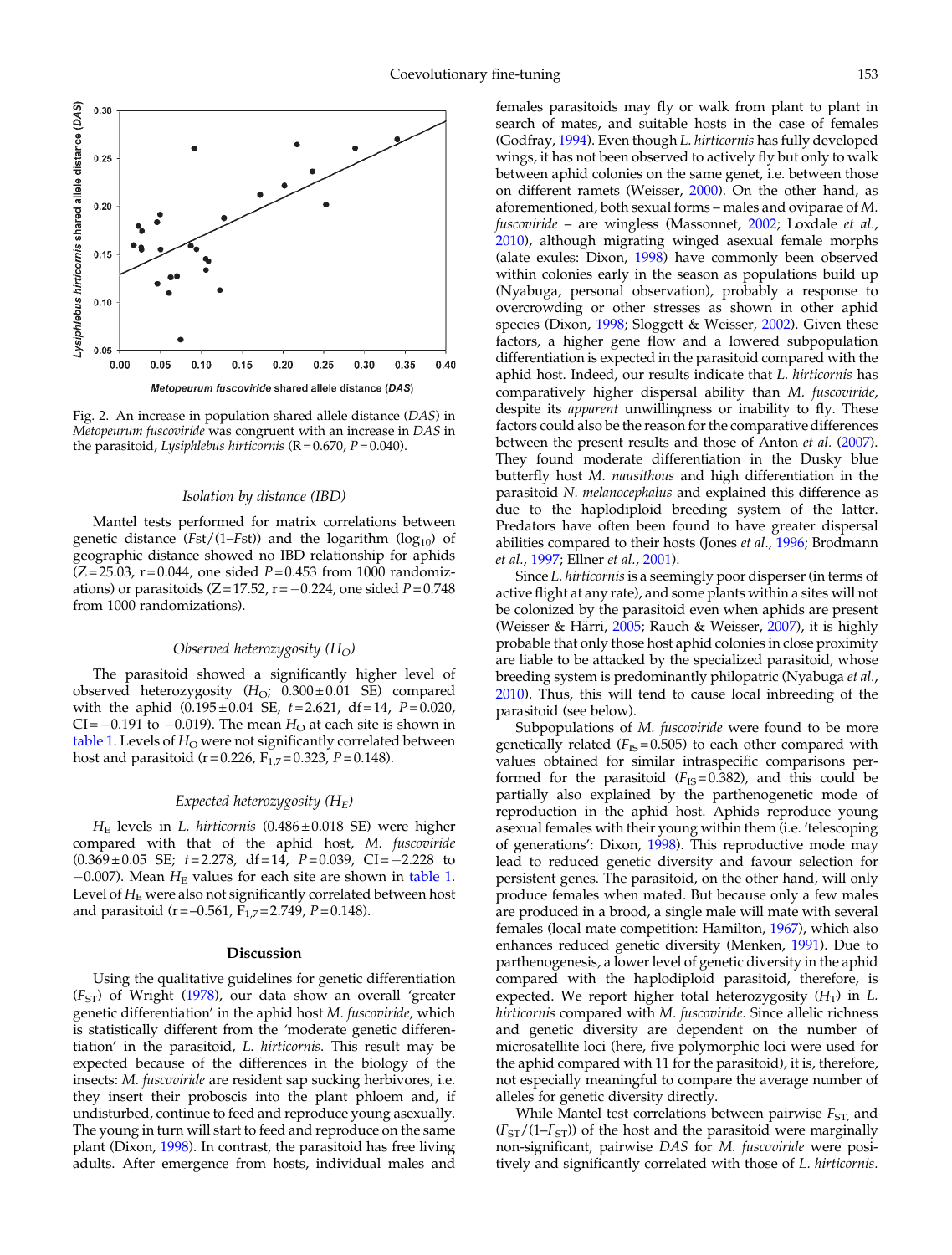<span id="page-5-0"></span>The aphid hosts M. fuscoviride always had higher proportion of shared alleles and higher mean  $F_{ST}$  compared to  $L$ . *hirticornis*. Thus, the more genetically similar two host subpopulations were found to be, likewise, the more similar were the parasitoid subpopulations at the same sites and vice versa. The implication of this is that the parasitoid is genetically tracking behind the aphid host. Because parasitoids can only colonize a site if hosts are present and in a system characterized by high turnover due to extinction events as is the case in M. fuscoviride-L- hirticornis system (Weisser, [2000](#page-6-0); Massonnet, [2002;](#page-6-0) Nyabuga *et al.*, [2010\)](#page-6-0), then host DAS and  $F_{ST}$ should always be comparatively higher.

Whilst the tansy plants are common enough along the length of the Saale River Valley in Jena, they tend to grow in isolated clumps or stands. These are in effect isolated 'islands' of resource. The only way the aphids can reach these is during the summer migratory phase of the winged asexual migrants (emigrants and immigrants) in response to crowding or lowered food (phloem) quality. Since these aphid morphs, whilst actively flying, are borne on the wind above their low flight speed in still air (Loxdale *et al.*, [1993](#page-6-0)), only being able to actively orient to individual plants using visual and odour cues below the boundary layer of still air near the ground (Taylor, [1974](#page-6-0)), it must be difficult for them to land on plants at a distance from their natal plant. Although there was no clear IBD relationship for the aphids or parasitoids over the area sampled (max. 15 km), this probably relates to the fact that small numbers of individuals of both insects do manage to land on isolated tansy plants, which prevents clear geographically-based genetic isolation effects at the small scale sampled (see Wang, [2004\)](#page-6-0). Even so, some aphid and some parasitoid subpopulations are, as the present results show, more genetically differentiated than others, within the range shown in [table 2.](#page-3-0) Hence, when and if aphid subpopulations become genetically isolated due to the low probability of colonization within the metapopulation from 'new' winged migrants, and assuming these persist throughout the growing season (and sometimes perhaps between seasons), then it is likely that the philopatric and specialized L. hirticornis remain within such colonies. As a consequence, they tend to become more genetically divergent as a result of bottlenecks and founder events (Nyabuga et al., [2010](#page-6-0), [2011\)](#page-6-0).

Whilst it is possible that host and parasitoid colonization of a site occurs independently, there is also the possibility of a proportion of hosts carrying the parasitoid directly within them during migration. Parasitized winged aphids, such as the grain aphid Sitobion avenae (F.), are known to disperse parasitoids in the latter's early stages of development (Walton et al., [2011\)](#page-6-0). We propose that this process occurs frequently, especially when aphid colonies are geographically close to one another, whereupon the probability of aphids finding a suitable new host is probably much enhanced. Also, the plant, aphid and parasitoid have co-evolved with each other, perhaps over millions of years, and thus millions of generations. It is, therefore, not surprising that parasitoid and aphid hosts tend to be fine-tuned genetically to each other over the course of a field season, which in the case of the aphid represents something like 15 asexual generations and one autumnal sexual one (whereupon the sexual forms mate to produce cold hardy overwintering eggs). The process may also perhaps reflect on the Red Queen hypothesis (van Valen, [1973](#page-6-0)), whereby an 'arms race' exists, maintained by the aphid host trying to evolve away from the attacking parasites, i.e. become more genetically diverse in order to have the adaptive

potential to counter the meanwhile co-evolving parasitoid and the immunological response that this engenders (see Loxdale et al., [2011](#page-6-0) and references therein).

In conclusion, in a tri-trophic system, where one trophic level is fully dependent on another, as here with the L. hirticornis, M. fuscoviride, tansy system, close coevolutionary associations are bound to occur. Such insect coevolution will, however, almost always be determined by the lower trophic level, in this case the aphid. We have clearly shown that the parasitoid has lower population genetic differentiation compared with the aphid host and seemingly tracks its host, i.e. the more genetically differentiated the aphid subpopulations, so are the parasitoid subpopulations accordingly. That the parasitoid tracks behind the host is likely to be the fundamental mechanism for continued dual metapopulation persistence not only in the M. fuscoviride-L. hirticornis system as here demonstrated, but in host-parasitoid ecological systems generally.

## Acknowledgement

F.N.N. sincerely thanks the Deutscher Akademischer Austausch Dienst (DAAD) for financial support during this study. We also thank the anonymous reviewers for providing helpful editorial comments on the manuscript.

## References

- Althoff, D.M. & Thompson, J.N. (1999) Comparative geographic structures of two parasitoid-host interactions. Evolution 53, 818–825.
- Anton, C., Zeisset, I., Musche, M., Durka, W., Boomsma, J.J. & Settele, J. (2007) Population structure of a large blue butterfly and its specialist parasitoid in a fragmented landscape. Molecular Ecology 16, 3828–3838.
- Brodmann, P.A., Wilcox, C.V. & Harrison, S. (1997) Mobile parasitoids may restrict the spatial spread of an insect outbreak. Journal of Animal Ecology 66, 65–72.
- Dixon, A.F.G. (1998) Aphid Ecology. 2nd edn. London, UK, Chapman & Hall.
- Ellner, S.P., McCauley, E., Kendall, B.E., Briggs, C.J., Hosseini, P. R., Wood, S.N., Janssen, A., Sabelis, M.W., Turchin, P., Nisbet, R.M. & Murdoch, W.W. (2001) Habitat structure and population persistence in an experimental community. Nature 412, 538–543.
- Excoffier, L., Laval, G. & Schneider, S. (2005) Arlequin ver. 3.0: an integrated software package for population genetics data analysis. Evolutionary Bioinformatics Online 1, 47–50.
- Godfray, H.C.J. (1994) Parasitoids: Behavioral and Evolutionary Ecology. Princeton, UK, Princeton University Press.
- Goudet, J. (2002) FSTAT, A program to estimate and test gene diversities and fixation indices. Version 2.9.3. 2001. Available online at [http://www2.unil.ch/popgen/softwares/fstat.](http://www2.unil.ch/popgen/softwares/fstat.htm) [htm.](http://www2.unil.ch/popgen/softwares/fstat.htm) Updated from Goudet (1995) (accessed August 2011).
- Hamilton, W.D. (1967) Extraordinary sex ratios. Science 156, 477–488.
- Jensen, J.L., Bohonak, A.J. & Kelley, S.T. (2005) Isolation by distance, web service. Bmc Genetics 6, 1-6.
- Johannesen, J. & Seitz, A. (2003) Comparative population genetic structures of the fruit fly Urophora cardui and its primary parasitoid Eurytoma robusta. Entomologia Experimentalis et Applicata 108, 149–157.